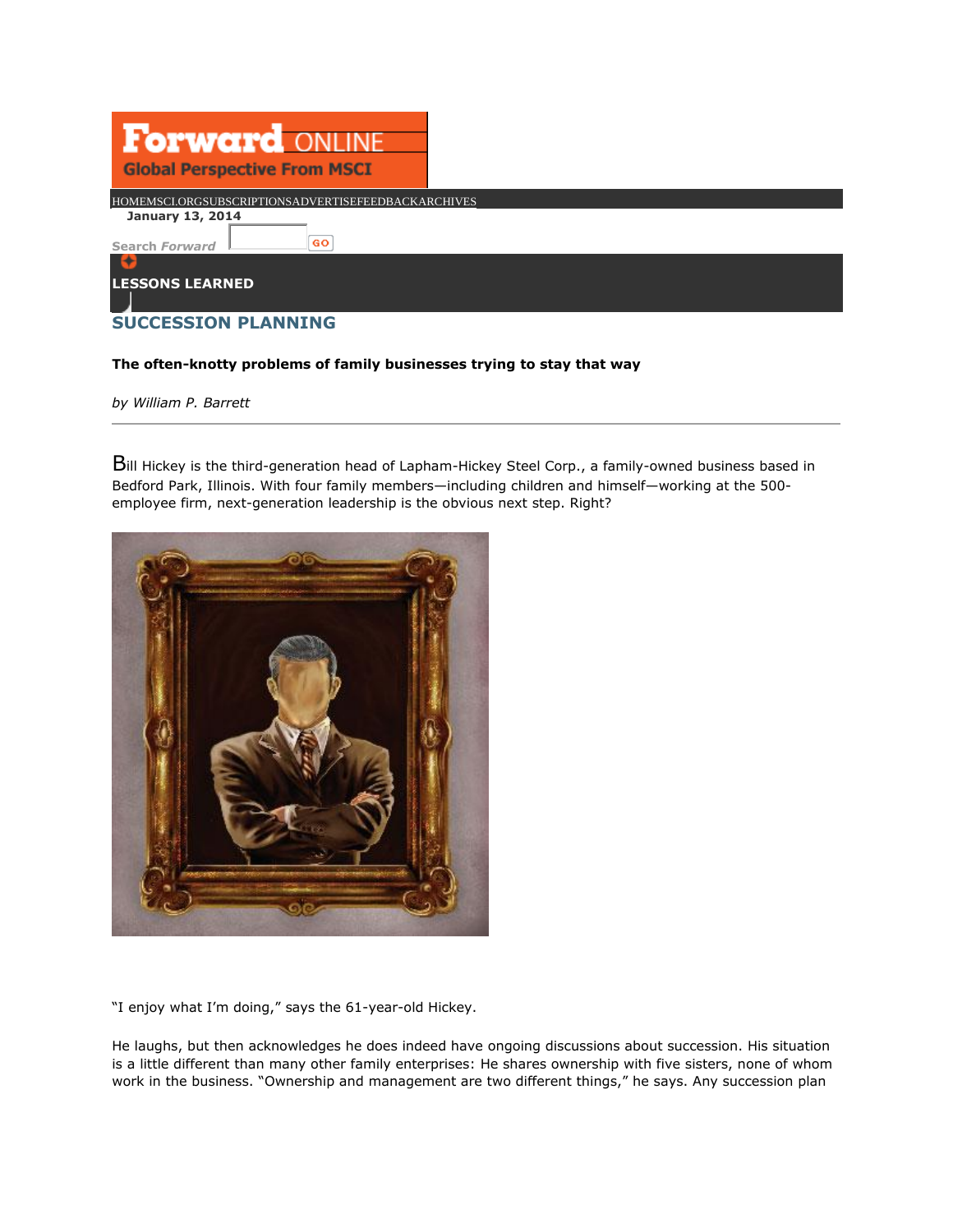he develops, therefore, will almost certainly be more complex than a transition involving, say, a single son, daughter or spouse.

Hickey's issue may be a bit more challenging than others, but he has plenty of company in the metals service industry, where transition, whether from family succession or a business sale, is a common topic of conversation. Of the 400 member companies of the Metals Service Center Institute, nearly three-quarters, by many estimates, are family owned and managed. And nobody is getting younger.

There are an estimated 5.5 million family-owned businesses in the United States, spawning a considerable industry of consultants and advisers on managing transitions to the next generation. The leading non-profit umbrella group, the Family Firm Institute (FFI) of Boston, Massachusetts, has more than 1,600 members.

## **No Lack of Advice**

But the proliferation of would-be advisers and the piles of literature on the subject can actually be a problem for those trying to create a wise succession plan. Advisers may not always agree, for example, and the research sometimes offers contradictory conclusions. Studies suggest that only about one-third of family businesses make it easily into the next generation of family control without leadership or financial problems. "That's a sobering statistic for business owners whose crowning achievement is the company they built," the National Federation of Independent Business, a trade group representing many family-owned firms, writes on its website.

Only about one-third of family businesses make it easily into the next generation of family control without leadership or financial problems.

Some research suggests that passing a business down to successive generations increases the likelihood of its failure. The Family Business Institute, a Raleigh, North Carolina, consulting firm, for instance, estimates, "Only about 30% of family businesses survive into the second generation, 12% are still viable into the third generation, and only about 3% of all family businesses operate into the fourth generation or beyond."

On the other hand, a 2010 paper in the academic journal *Family Business Review*, "Family Business Succession and Its Impact on Financial Structure and Performance," by Vincent Molly, Eddy Laveren and Marc Deloof, declares, "No evidence is found that a family firm's profitability is affected by succession." The study looked at 152 small- to medium-sized companies from 1991 to 2006.

Barely half of more than 200 mid-market companies recently surveyed had a succession plan in place, according to Deloitte's 2013 study "Perspectives on Family-Owned Businesses: Governance and Succession Planning."

"Family-owned businesses frequently leave themselves more exposed than necessary because of their relative inattention to the value of good governance and succession planning," the report says. The survey found "gaps in governance, board operations, and succession planning" an issue that "is particularly pressing, as many family-owned businesses have founders nearing retirement."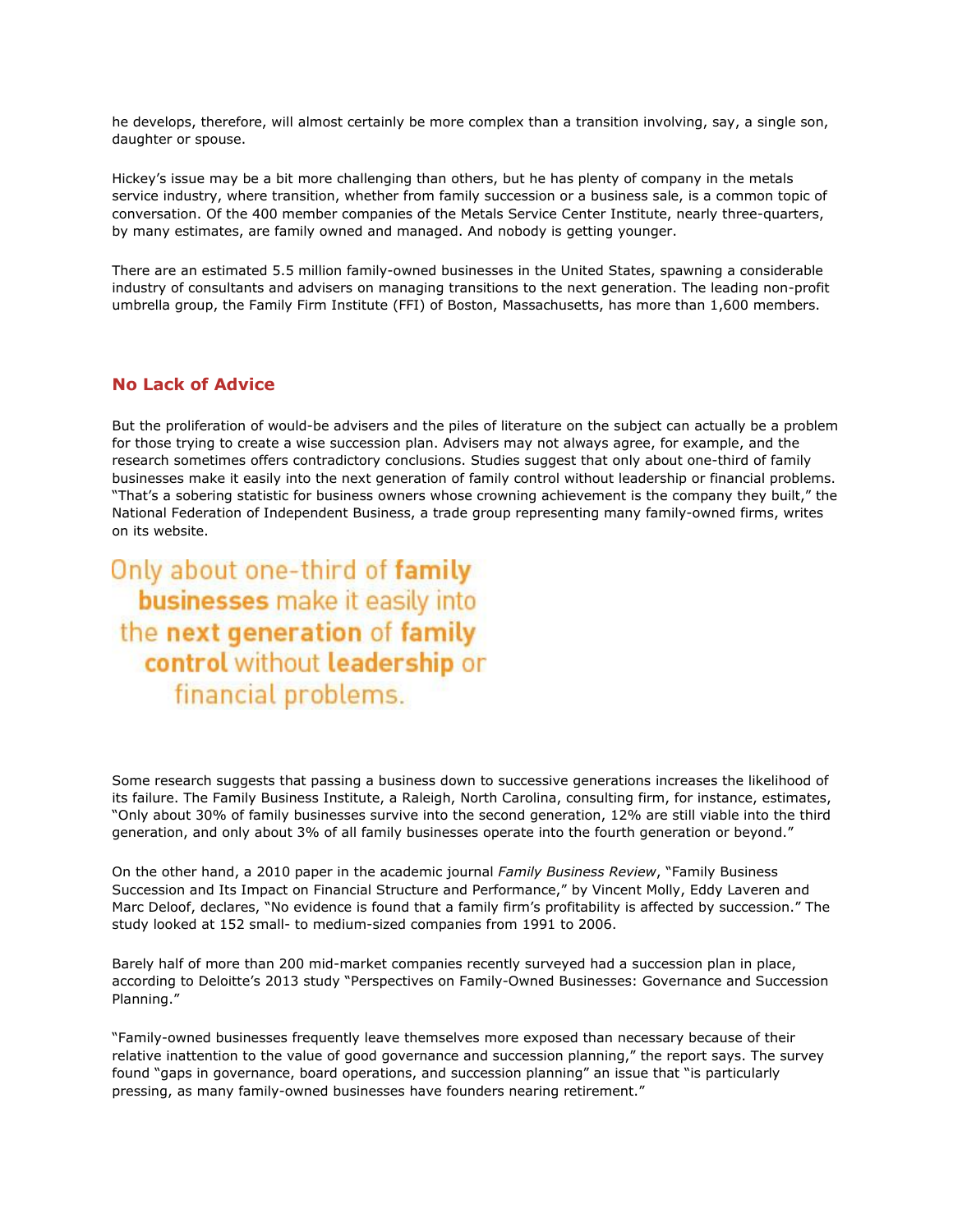Robert O'Hara, a family business consultant with O'Hara & Company, Chelmsford, Massachusetts, says one reason family succession is so important is that selling a business to a third party is usually not a viable option. "Only 10% of businesses listed for sale ever get sold," he estimates. Another complicating factor, he says, is that, with baby boomers reaching the end of their careers, the next generation is much smaller, so there are fewer family candidates.

#### **Management Versus Ownership**

Edward S. Rosenfeld, a family business consultant in New York City, says that an increasingly common issue in succession plans these days is working out the differences between the management and ownership of family businesses as they make a transition. As successive generations produce more family members who don't work in the business but still have an ownership interest—or who work there but aren't owners—the question becomes: "What does it take to be a responsible owner?" Rosenfeld asks.

Some other common succession problems listed by these advisers include:

"No evidence is found that a family firm's profitability is affected by succession."

- Family Business Review

- Ownership versus leadership. Family members who only have ownership stakes can have very different perspectives than kin who also run or work at the business.
- Who gets ownership, who doesn't. The way the equity in a family business is distributed or redistributed can have a lasting impact on the family dynamic, not to mention the business.
- Siblings versus siblings. This is especially an issue when the oldest child is not considered the best candidate to be the next leader.
- Siblings versus cousins. A variation of the siblings-versus-siblings dilemma but with another branch of the family tree.

The list can go on and on: "There often is an elephant in the room," says Paul Karofsky of Transition Consulting Group, Framingham, Massachusetts. Messy questions of trust and reliability. A son who is a recovering alcoholic. A son-in-law who stole from the business but paid it back. Adultery and marital problems. These all can cast doubt on the fitness of the next potential leader.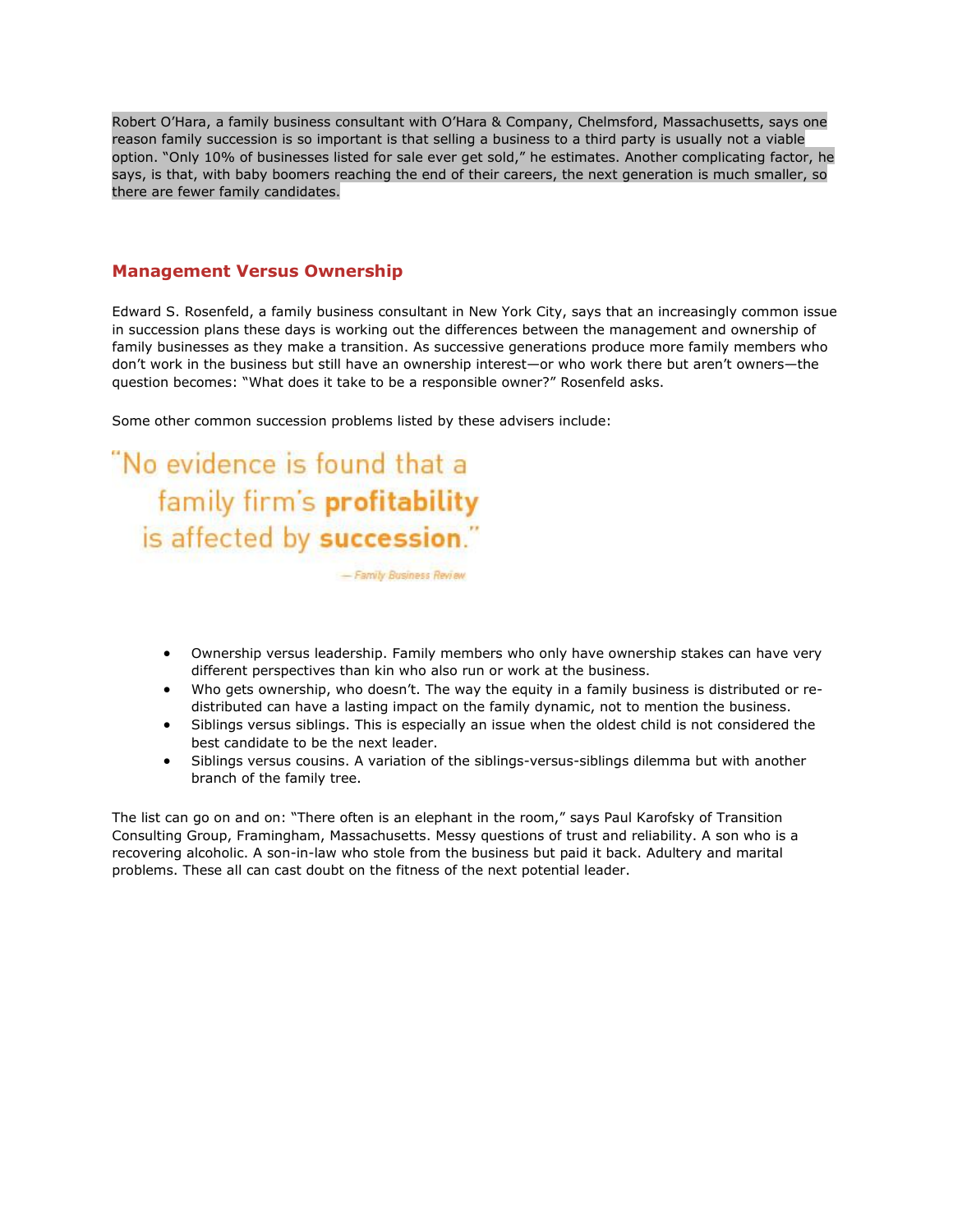

# **Generational Values at Work**

Even with an obvious offspring successor, generations may have different mindsets. "It's Dad's perception of the son not working hard enough," Karofsky says. "In our generation, it was about work. You didn't have to love it. Our generation was more tolerant of not loving the business. [But now] if the younger generation doesn't love it, they may be more likely to screw it up." The trickiest part is deciding who has the chops to run the business.

Like many consultants, Steve Swartz, a family business adviser with Swartz Consultants, Minneapolis, Minnesota, describes his role as that of a facilitator, and a temporary one at that. "My job is to work myself out of a job," he says. As a recent example, Swartz cites an impasse between the founder of a family business and his designated successor son-in-law. "While there was general agreement as to the ultimate goal, the criteria and timetable remained ambiguous, and the principals were stuck," he says. Over two days, Swartz interviewed all of the interested family members privately, then facilitated two meetings with the founder and son-in-law. The result: "development of a much clearer succession plan—and a clearer channel of communication between them."

# **When to Start? Early**

The standard advice on when to start planning succession is six to 10 years before the CEO wants to leave. Swartz takes a far longer view. "The time to start is when your oldest child is a junior in high school," he says. "That's when they start exploring college education."

"The time to start [planning succession] is when your oldest child is a junior in high school."

- Steve Swartz, Swartz Consultants, Minneapolis, Minnesota